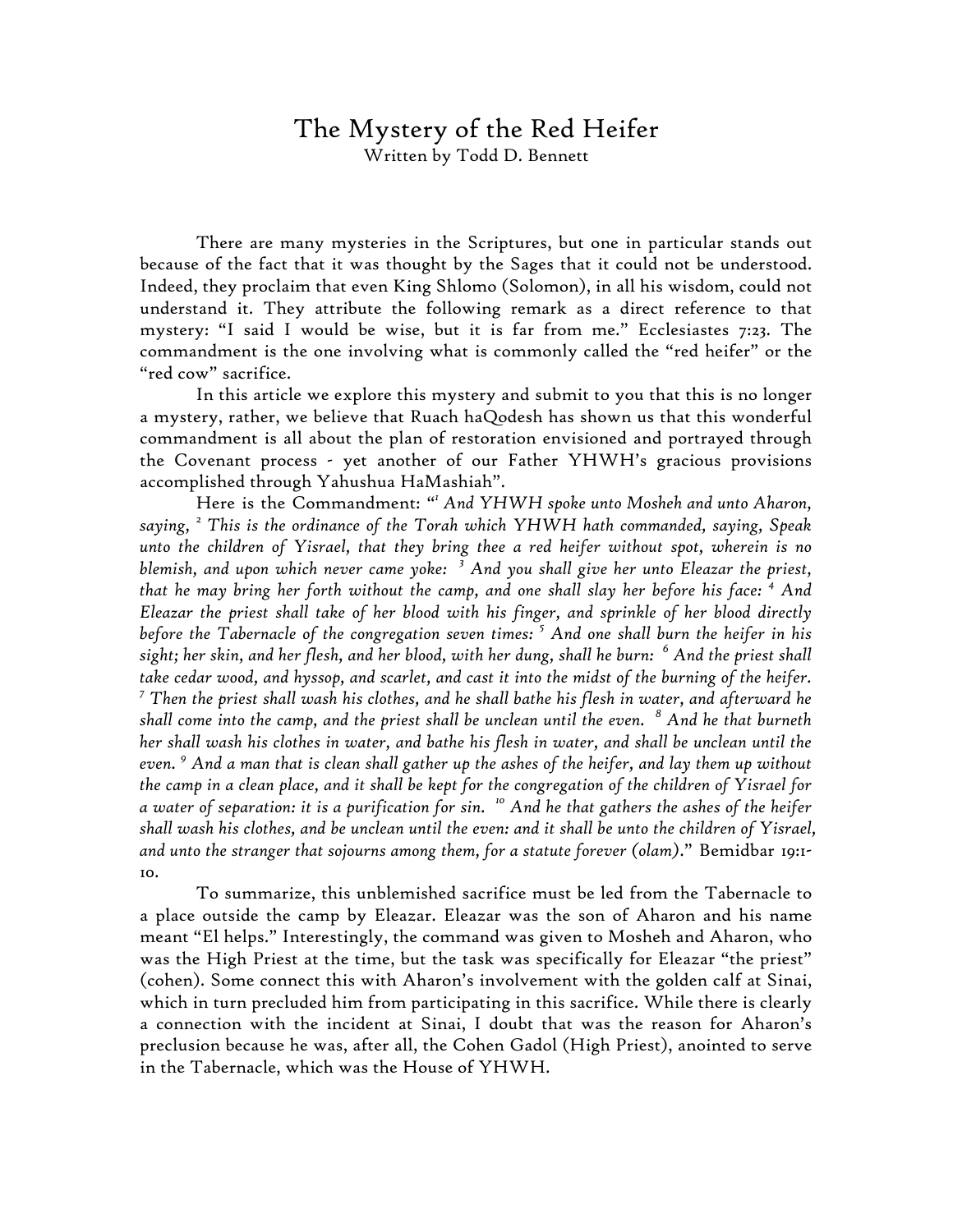It is more likely because Aharon was soon to die. The fact that Eleazar was specifically named, rather than this being a task prescribed to the service of the High Priest could mean that it was only intended to be a one-time event, specifically allocated to Eleazar. In fact, we know from history that there was only one "red heifer" sacrifice up until the time of the destruction of the Temple by the Babylonians.

Interestingly, Eleazar was not the one who killed the sacrifice, that was left to another "one." The reason was because Eleazar was to be looking at the face of sacrifice when it was killed. Eleazar then took the blood and sprinkled it 7 times toward the Tabernacle, also known as the Tent of Appointment. Now he was outside the camp designated by the boundary line of Jerusalem's city limits. He was at the appointed altar, and from that place the blood was sprinkled toward the Tabernacle as if to demonstrate that this was the starting point of a blood trail that would lead to the House of YHWH

The entire sacrifice was then burned by "one" and while it was burning, "the priest" would cast cedar wood, scarlet and hyssop into the fire. Both "the priest" and the other "one" became unclean from their participation in the process. They are required to immerse themselves and their clothes, and they would remain unclean until evening. This required another individual, a clean person, to gather the ashes and place them in a clean place outside the camp. Interestingly, this person also became unclean through participating in the process.

Part of the mystery is that the ashes are obviously clean, yet everyone in the process becomes unclean. They are kept in a clean place and are for "the waters of purification" or literally "water niddah" ( $\Psi$ Undram). Interestingly, "niddah" is typically associated with a woman's monthly menstruation period. It is a time when a man and a woman must separate and not have relations. While the woman is deemed unclean because of her blood flow, this is a vital part of her remaining fertile, or fruitful. In order for a woman to be cleansed from her "niddah" she must immerse in water. So by calling the ashes mixed with water the "niddah waters" an association is being made with the preparation of a woman to restore intimate relations with her  $hushand.<sup>1</sup>$ 

At the end of the command we read that it is a command "through the ages" (olam). It is meant for the children of Yisrael and the stranger who dwells among them. So this was for anyone who intended to dwell in the Land – the Kingdom. The commandment is couched between the instructions concerning the tithes to the Levites and the High Priest, and the instructions concerning dead bodies. Again, it was spoken to Mosheh and Aharon the High Priest, but Aharon did not perform the sacrifice. In fact, his death is actually described after this commandment. So the location of the "red heifer" sacrifice in the text is quite unique, and appears to revolve around the firstfruits and offerings belonging to those who served in the House of YHWH. It also is connected with purification and cleansing. The timing of the command is also interesting. This was not a command given at Sinai. Rather it was given in the wilderness, after the Children of Yisrael had rejected the Land and shortly before the death of Aharon. So the Children of Yisrael were wandering in the wilderness, outside the camp, waiting for a generation to die off so the next generation could enter in.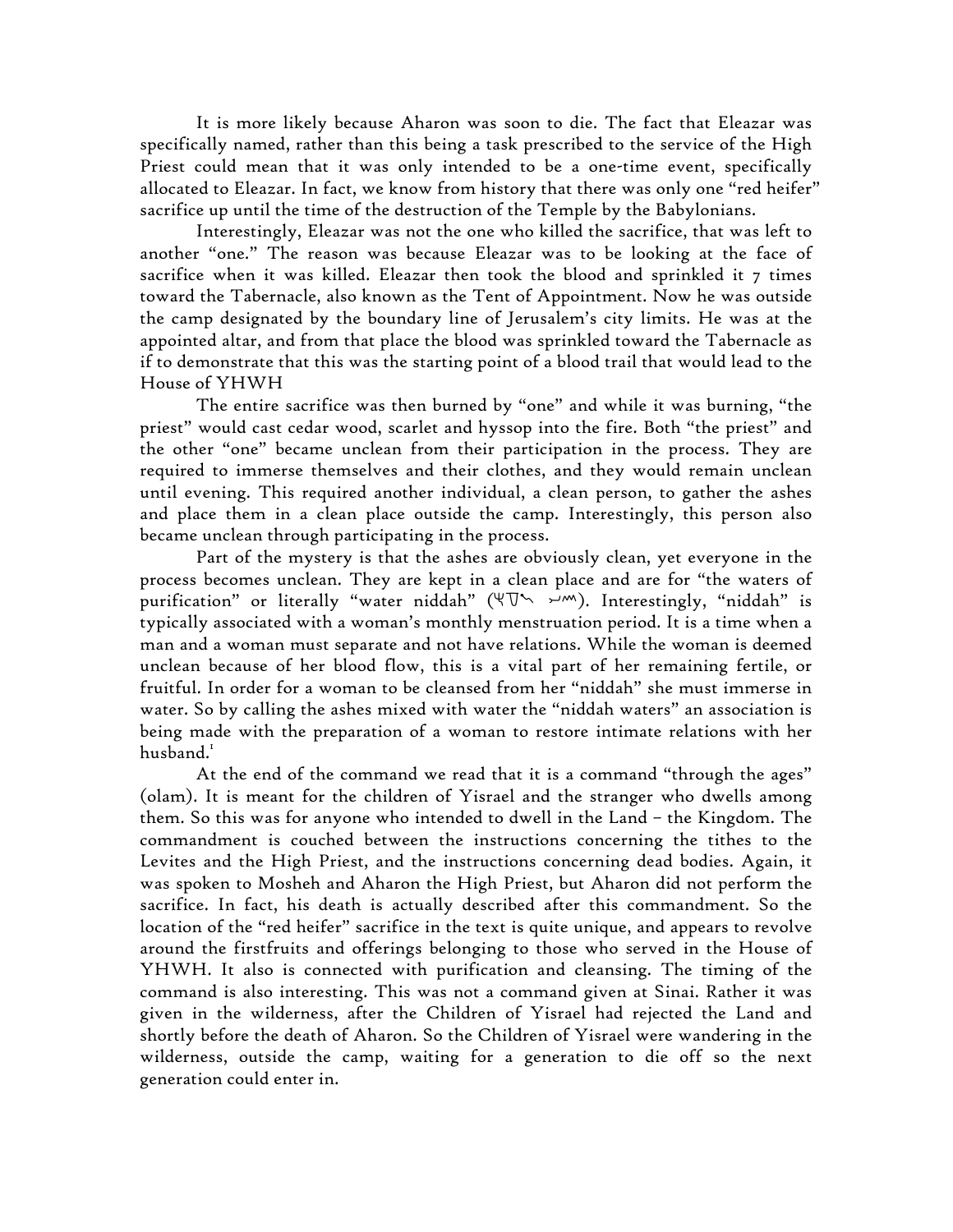Nowhere in the Scriptures, prior to this point, do we hear of any "red heifer" being sacrificed. It stands out among all others for its uniqueness. There are only a few instances when a "heifer" is specifically referenced in the Scriptures, and only one instance of a "red heifer." The first instance of a "heifer" is found with the Covenant made with Abram after he left Babylon and "crossed over" into the Land of promise. YHWH gave Abram a great promise of Land and seed. Abram wanted proof of the promise so YHWH confirmed His Word through an ancient blood covenant ritual involving designated sacrifices that would be cut in half. The participants of the blood covenant were each supposed to walk through the channel of blood between the slaughterings. This was symbolic of the penalty for breaking the covenant.

Here is what YHWH prescribed to Abram. "*So He said to him, bring Me a three-year-old heifer, a three-year-old female goat, a three-year-old ram, a turtledove, and a young pigeon.*" Beresheet 15:9. The word generally used to describe a heifer is "eglah"  $(\forall \land \heartsuit)$  which means: "a female calf, cow or heifer." Interestingly, the first mention of a heifer is one the age of 3 years old. In fact, the three animals involved in the Covenant with Abram were all to be three years old. That is the subject for another study. For now it is important to recognize that the heifer (eglah) was the first of the slaughterings involved in the Covenant process.

After Abram had prepared everything he was placed in a deep sleep, likened to death. While he was in this death-like state he experienced horror and great darkness. During this time fire and smoke passed through the blood. This was the representation of YHWH that we later see leading and protecting Yisrael. So the representative of YHWH took the penalty for breaking the Covenant – the penalty of death. The blood of a "heifer" was the first blood of that Covenant with Abram. It was essentially the entry point into that path of blood, the Covenant path.

Again, that Covenant involved a promise that Abram would have seed and land. Later, YHWH made a Covenant with Abram and changed his name to Abraham. He commanded Abraham to be circumcised and promised him the following: "*And I will make you exceeding fruitful, and I will make nations of you, and kings shall come out of you.*" Beresheet 17:6.

This was not a brand new Covenant, but rather an extension of the previous Covenant. Now Abraham was prepared to further fulfill the Covenant through a new name and the mark of circumcision in his flesh. Through the cutting of his flesh and shedding of his blood he would bear a sign. It was literally through that sign that the promised seed would pass into the womb of Sarah. From Sarah would come the Promised Son that Abraham would later be told to slaughter. The text states that Abraham would be "exceedingly fruitful." The Hebrew word for "fruitful" is "parah"  $(\forall \, \lozenge \, 2)$ . So Abraham was promised that he would be an incredibly fruitful man. This will prove to be important as we look further at the "red heifer."

Now let us continue our examination of the heifer in the Scriptures. It is interesting to note that every instance involving a heifer uses the term "eglah," except for the passage in Bemidbar 19, which refers to the "red heifer." In that particular passage we read in the Hebrew, about a "parah adamah"  $(\forall m \forall \forall \forall \forall s$ ). We do not read about an "eglah" ( $\forall \land\Diamond$ ). This should be our first clue that there is something deep and mysterious concerning the unique sacrifice. Instead of "eglah" ( $\P$  $\Diamond$  $\Diamond$ )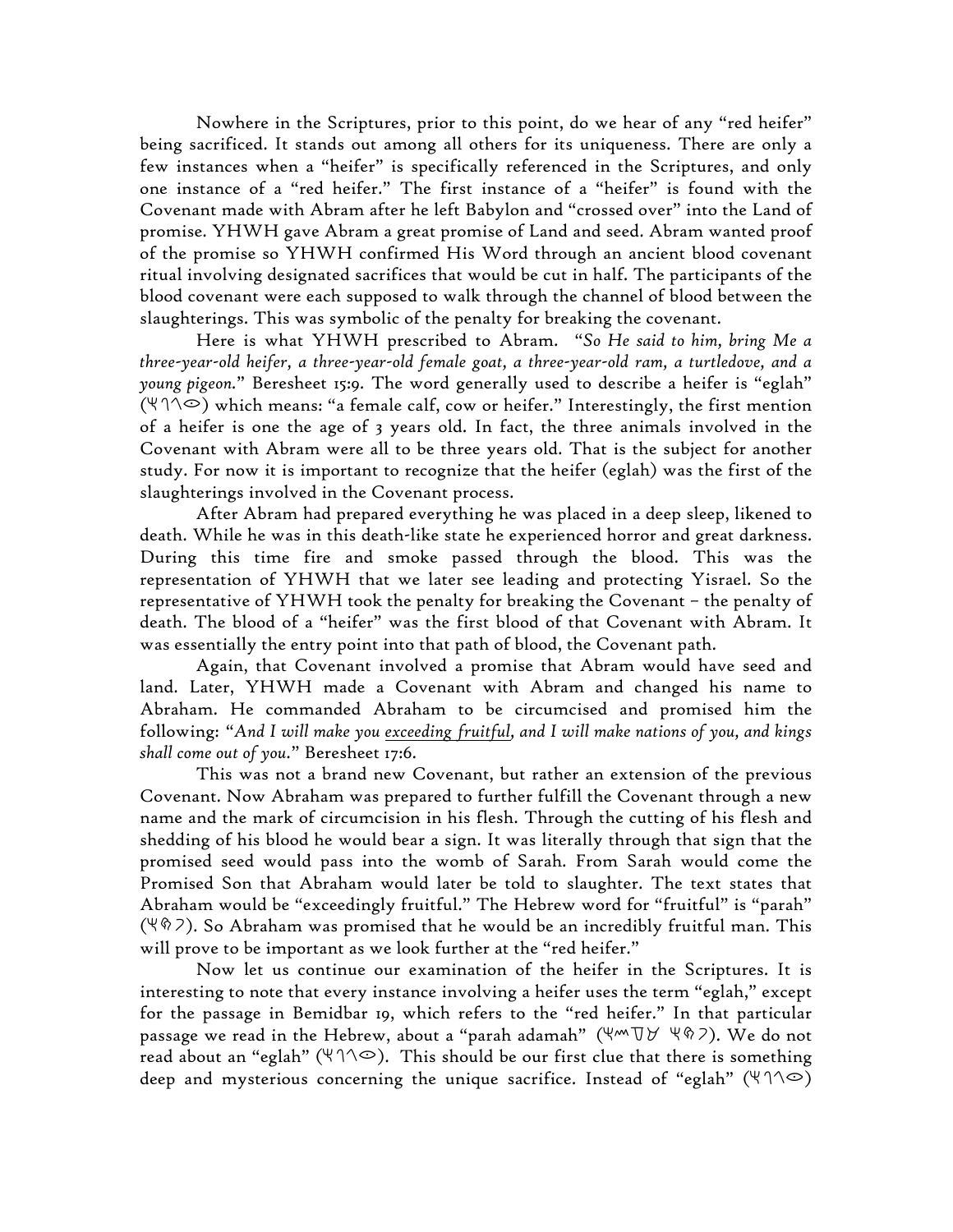being translated as "heifer" we read the word "parah" ( $\Psi \hat{\varphi}$ ), which is the same word used to describe Abraham

The word "parah,"  $(\forall \hat{p} \land \hat{p})$  which is translated as "heifer," clearly means: "fruitful" according to all Hebrew lexicons. We also saw this to be the case regarding the blessing promised to Abraham. There are actually variations of the word that are used to refer to cows, such as the "parote"  $(\times \uparrow \, \hat{\otimes} \, 7)$  in Pharoah's dream that Joseph interpreted. (Beresheet 41). The word "parote" ( $\times$ 1%) is actually the plural form of the word "parah" ( $\forall$   $\Diamond$  ), since there were seven cows in the dream. So the word "parah" ( $\Psi \hat{\varphi}$ ) can mean "cow." Is not a term exclusively used to refer to a female cow, although it is clearly defined as being "fruitful."

How interesting that the word "parah" is associated with Egypt and Joseph. It was in Egypt that Joseph flourished. Prior to his death Yisrael spoke prophetic words and blessings over all of his sons. The first words spoken over Joseph were: "*Joseph is a fruitful bough (son), even a fruitful bough (son) by a well.*" Beresheet 49:22. While many English translations describe Joseph as a "fruitful bough" in the Hebrew we read "parote ben" ( $\Box$   $\times$   $\degree$   $\Diamond$ ). The word "ben" ( $\Box$ ) is literally "son." So Joseph is emphatically described as a "fruitful son." That would make him a very fruitful man like Abraham.

With that information before us, let us continue to look at the mysterious "red heifer," known as a "parah adamah" (hmda hrp). The word "adamah" (hmda) means: "ground." We can easily see the connection with the first man "adam" who was specifically named after the origin of his being – the ground. Adam was literally formed from "*the dust of the ground*." (see Beresheet 2:7). Interestingly, the word for "dust" is "aphar"  $(\text{\%} \text{2V})$  which also means: "ashes." So adam was actually taken from the "ashes ( $\Diamond$ 7 $\forall$ ) of the ground ( $\Psi$ <sup>m</sup> $\Psi$ )." Clearly we have a connection with man and the "red heifer" sacrifice. The word "adam" ( $M\triangledown\forall$ ) means: "man," and if we look closer we see that the word "dam"  $(M\nabla)$  means "blood." Therefore, the emphasis of this sacrifice is clearly on the blood, not the color. And it is the blood contained within "adam" (man), not the blood of an animal, that is being emphasized.

As a result of this emphasis on the blood, the word "adamah" used in describing the "red heifer" has often been translated as "red." That is a problematic translation because the color associated with "adamah" is more likely "brown."<sup>2</sup> The word is also the root in the word translated as "ruddy." Interestingly, David was specifically described as "ruddy" (ynwmda) in 1 Samuel 16:12 and 1 Samuel 17:42. We also see this word associated with the Beloved Groom in Song of Solomon. " *<sup>10</sup> My beloved is white and ruddy, Chief among ten thousand. <sup>11</sup> His head is like the finest gold . . .*" (Song 5:10-11). It is also associated with Nazirite Sons of Zion described as " *. . . whiter than milk, they were more ruddy in body than rubies, like sapphire in their appearance.*" Lamentations 4:7.

So the phrase "parah adamah" ( $\forall m \forall \forall \forall \forall \varnothing$ ) literally means: "fruitful ground" which can also be "a fruitful ruddy man." It is directly linked with the fruitful individuals such as Adam, Joseph and David. It is also associated with the "Beloved Bridegroom" and "Nazirites." After examining these relationships, one cannot ignore the connection with the Messiah Who is ascribed such titles as the Second Adam, the Son of Joseph, the Son of David and the Bridegroom. So this sacrifice is pointing to the Messiah.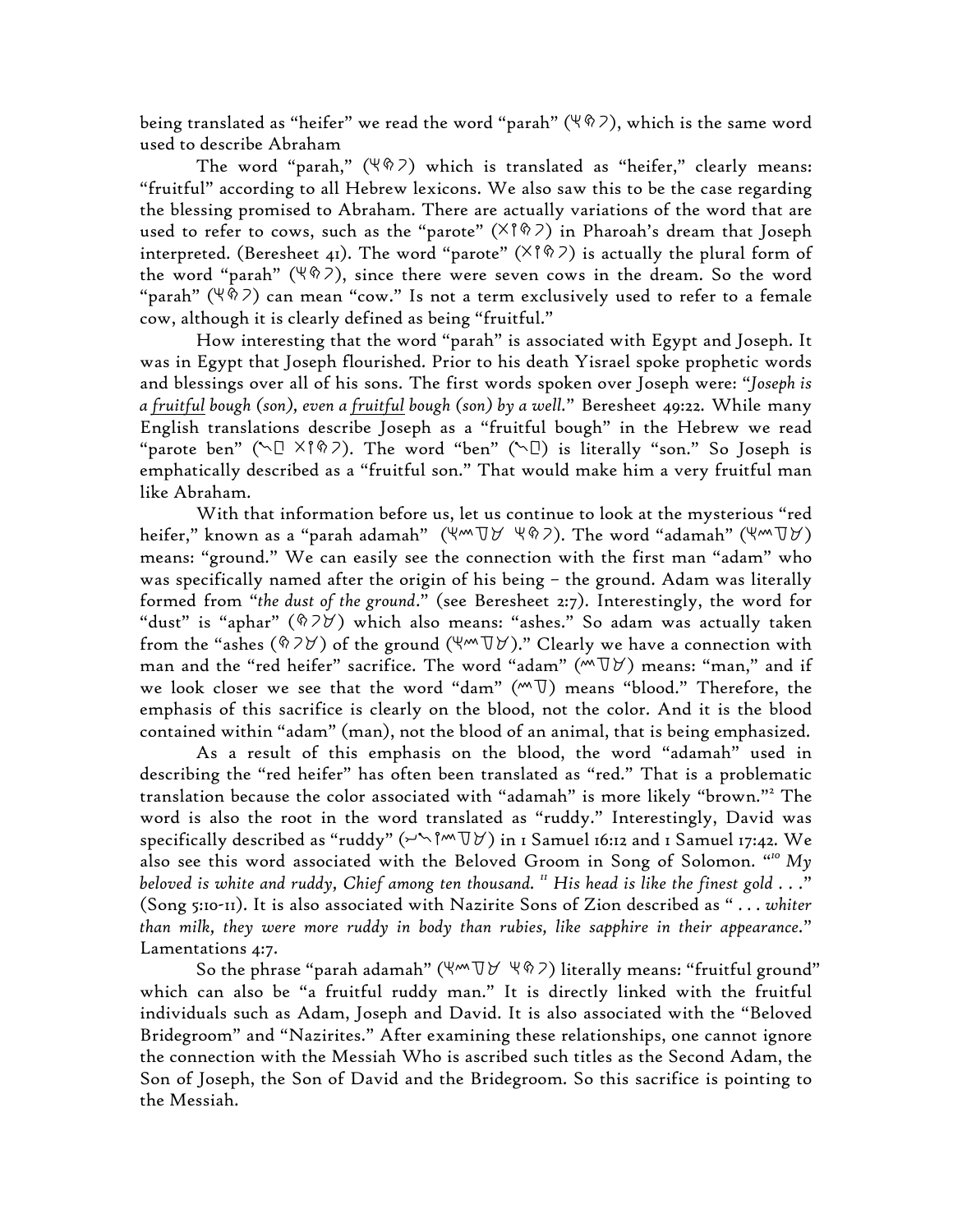This is made even clearer when we examine the Hebrew text and the existence of the Aleph Taw  $(\forall \forall)$  – the mysterious un-translated Word found throughout the Scriptures that points to the Messiah. We know this connection to be true because Yahushua the Messiah specifically identified Himself with the Aleph Taw  $(\forall \forall)$ . We see the aleph  $(\forall)$  in ancient Hebrew actually representing the head of a cow. The taw  $(\times)$  in ancient Hebrew represents a mark or a covenant. So simply looking at the ancient language we can see a connection between the Aleph Taw  $(\forall \forall)$  and the "red heifer" sacrifice. Examining the Scriptural text only strengthens the point.

If we look at the text describing the burning of the "red heifer" at Bemidbar 19:5 in modern Hebrew we read:

וְשֲׂרֶף אֶת־הַפָּרֶה לְעֵינֵיו אֶת־עֹרֶה וְאֵת־בִּשָּׂרָה וְאֵת־דָּמָה עַל־פִּרְשֶׁה יִשְׂרִך

In modern Hebrew the Aleph Taw  $(\forall \forall)$  appears as  $\Box$ . In the text we see the Aleph Taw ( $(\forall \forall)$ ) directly connected to "the parah" ( $(\forall \Diamond 7)$ , the "arah" ( $(\forall \Diamond \odot)$ , the "besar" ( $\Diamond \neg \Box$ ) and the "dam" ( $\neg \Box$ ) - the "fruitful," the "skin," the "flesh" and the "blood." So every part of the being of this sacrifice is connected with the Aleph Taw ( $\forall \forall$ ). When we understand that the Aleph Taw ( $\forall \forall$ ) represents the Messiah, this seems to be indicating that the Messiah would come as a sacrifice in the form of "flesh and blood." This one passage is a small example of the presence of the Aleph Taw  $(\forall \forall)$  that is found throughout the commandment and the entire Torah, although you will only see it in the Hebrew.

So why would a sacrifice be associated with the Messiah? To understand that question we must go back to the Garden. You see, there was a sacrifice at the door of the Garden as Adam and Hawah were covered with skins. They were banished "east of Eden" and sent outside the "camp" which represented the place that YHWH had dwelled with man. If we understand that the Tabernacle, the Tent of YHWH, represented the Garden, and Jerusalem represented Eden, we can easily see the pattern.

The solution was to cleanse man outside of the camp where he had been banished, to the east. Just as the sun rises in the east, so YHWH would bring His deliverance from the east. It is at that place, the place of the Mikhpad (Appointed) Altar on the Mount of Olives that the cleansing sacrifice would take place. (see Ezekiel 43:21).

This truth is reinforced through the various articles included while the cow was being burned. We read that along with the "holocaust" – the whole burnt offering, there was cedar wood, hyssop and scarlet. The articles were burned with the "red heifer" and became part of the ashes.

The first ingredient of the sacrifice is "cedar wood" known as "etz araz" ( $\triangleright \, \hat{\mathbb{V}}$  $\div\heartsuit$ ). In the Scriptures, the cedar was one of the greatest and most noble trees. We know that King David dwelled in a house of cedar. (2 Samuel 7:2). When King Solomon built the Temple, cedar was the prevalent wood in the Temple. "*The inside of the Temple was cedar, carved with ornamental buds and open flowers. All was cedar; there was no stone to be seen*." 1 Kings 6:18. So you could not see any stones inside, only wood. Cedar beautified the interior but not the floor that was walked upon, the floors were made from cypress. (1 Kings 6:15). So cedar was quite special and again, associated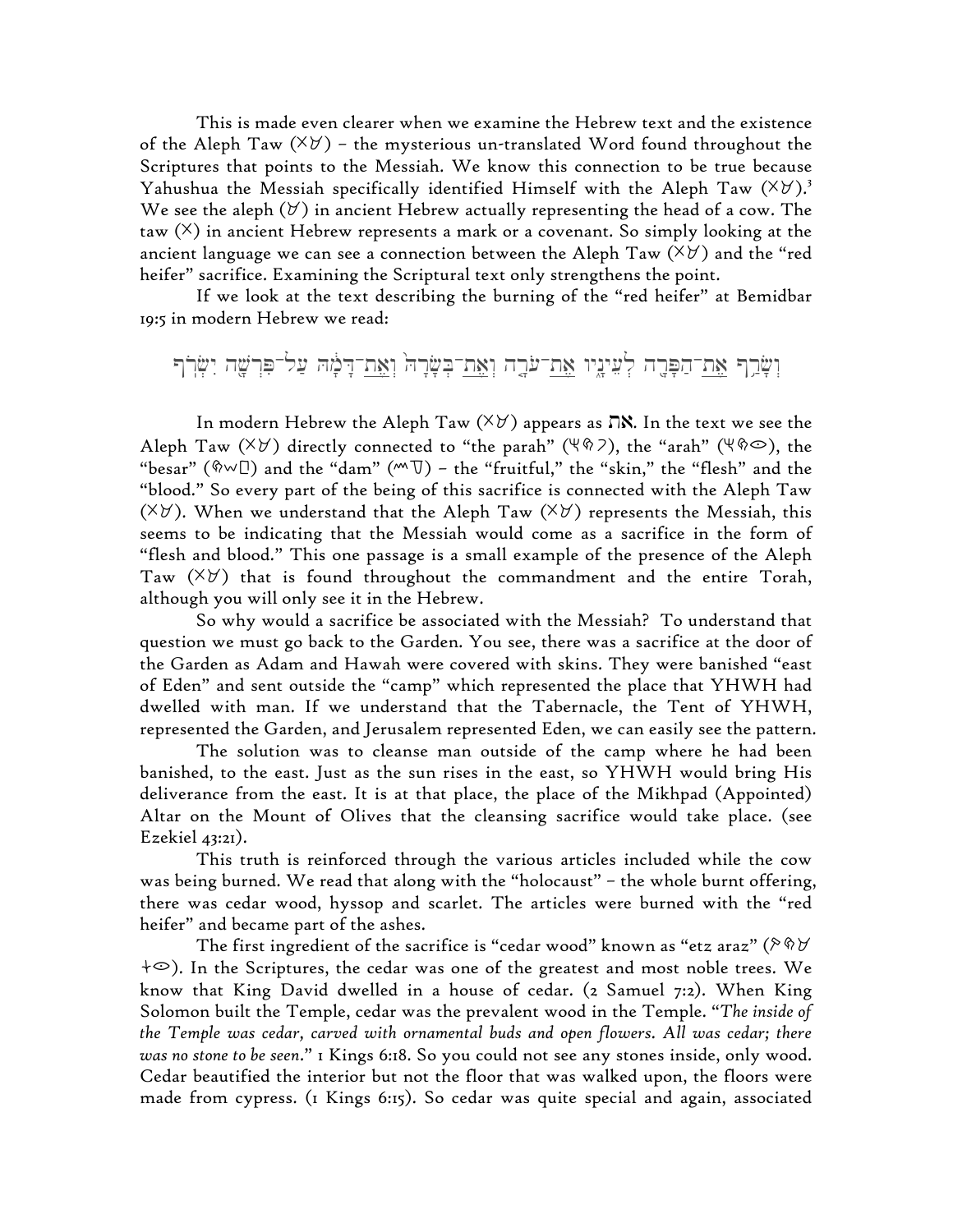with the House of YHWH. What makes this ingredient particularly interesting is the fact that it was an "etz"  $(\dagger \odot)$ , which can mean "wood" "tree" "stick" "branch" or "rod." There are many prophecies referring to the Messiah as a "branch," a "rod" and a "shoot."

The cedar is also connected with the hyssop, which is the next ingredient in the sacrifice ritual. Of all the things that Shlomo spoke of in his wisdom we read that *". . . he spoke of trees, from the cedar tree of Lebanon even to the hyssop that springs out of the wall.*" 1 Kings 4:33. So while the cedar was great, the hyssop was small. Even so, this lowly shrub has a vital role in the Scriptures. Hyssop is often associated with cleansing. "*Purge me with hyssop, and I shall be clean; wash me, and I shall be whiter than snow*." Psalms 51:7.

The hyssop is combined with the other ingredients of scarlet and cedar wood at the very beginning stages of the elaborate ritual involved for cleansing leprous individuals, as well as homes. (Vayiqra 14). So the cleansing aspect of these ingredients cannot be ignored. Nor can the connection between the "red heifer" and the other cleansing rituals. While the blood of the "red heifer" is sprinkled seven times toward the House of YHWH, the leper and the leprous house are sprinkled seven times. This represents the divided Kingdom of Yisrael, the House of Yisrael and the House of Yahudah, like leprous houses filled with lepers, exiled outside the camp. They need to be healed and sprinkled with cleansing waters.

The first time we read of hyssop in the Scriptures it is involved in the Passover ritual. The hyssop is dipped in the shed blood of the Passover lamb. The lintel and the doorposts of the house are then struck with the hyssop, thus placing the blood on the doorframe. So the hyssop is used in the Passover that involves the redemption and protection of the firstborn.

The hyssop is also used to apply the waters of purification that are made from the ashes of the sacrifice. The mixture of the ashes and the water is to make a person clean. In fact, it is for purification from sin. (Bemidbar 19:9). It cleanses a person from the taint of death. A clean person must hold the hyssop and sprinkle the unclean person. So the hyssop is a conduit for transferring the protective and cleansing blood as well as the water. This establishes a clear connection between the cleansing power of water and the blood. It also connects the "red heifer" sacrifice with the Passover sacrifice.

The final ingredient is scarlet, presumably scarlet thread. Scarlet is a very special color. It is one of the predominate colors in the Tabernacle tapestries, along with blue and purple. It is found all throughout the interior of the Tent of YHWH, as well as the doors, veils, screens and gates. It was also found in the garments of the High Priest.

The Hebrew word for "scarlet" is "shaniy"  $(\forall w)$ . Since every Hebrew letter has a numeric equivalent, every word also has a numeric value. There is no separate number system in Hebrew. So we can also find meaning by examining the numerical values of the words. This study is commonly known as gematria. The word "shaniy"  $(\forall w)$  has the numeric value of 360, which gives the sense of completion or a cycle. This is quite profound since YHWH clearly operates in cycles, and this sacrifice was pointing to a future fulfillment.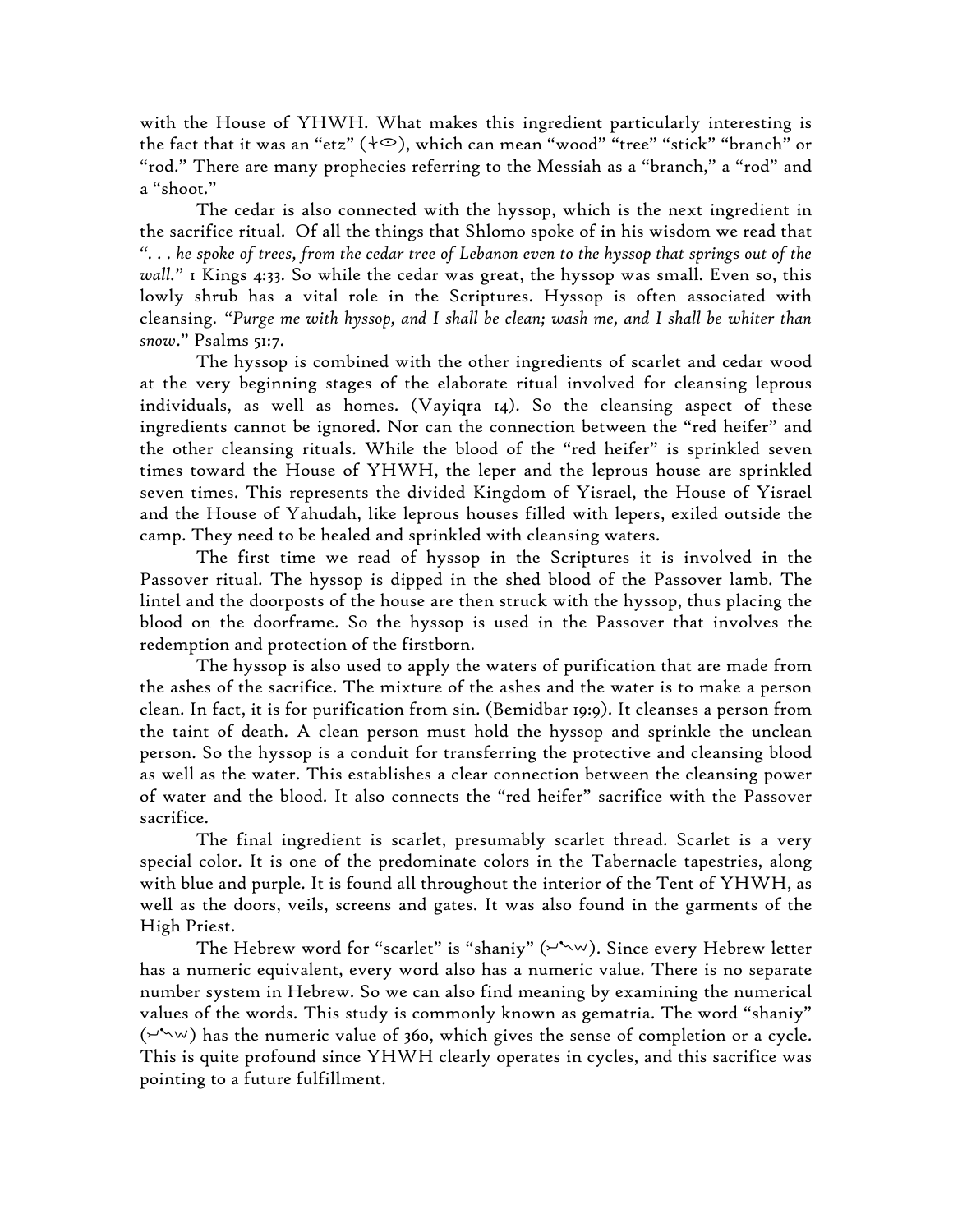Interestingly, the first time this word is used in the Scriptures is Beresheet 1:8 as the word "second" for the second day. The first time that the word is used as "scarlet" is in Beresheet 38 when it refers to a scarlet thread that was tied to the wrist of Zerah, one of the twins of Judah and Tamar. Zerah thrust his fist out of Tamar first and a scarlet thread was tied to his wrist. He then withdrew his hand and his brother Perez came out. The child that came out second was actually the first to be completely revealed, and the one that the Messiah would come through. (Beresheet 38:30, Matthew 1).

This theme continues with the scarlet cord that was placed in the window of Rahab. This scarlet cord was a sign of her faith, and of her salvation as she and her family were spared the judgment rendered upon Jericho by YHWH and the Children of Yisrael under the command of Joshua (Yahushua). Joshua 2:17. In fact, Rahab ended up being an ancestress of Yahushua the Messiah because of that scarlet cord. (Matthew 1:5,6).

There was also a tradition involving the goat sacrifice on Yom Kippur. The tradition holds that a scarlet thread or ribbon would turn white signifying that the sins of Yisrael had been forgiven. This is not a provision in the Torah and is only a tradition, but it surely adds to the mystery surrounding the scarlet thread. So clearly, the scarlet thread has great Messianic significance, as do all of the ingredients. The scarlet thread coupled with the great cedar wood and the lowly hyssop the picture becomes clear.

This was, after all, a sacrifice intended for the entire congregation. It was provided in order to allow people to be clean and dwell within the Assembly. If a person was not made clean by the waters of purification that resulted from this sacrifice, then they would remain outside the Assembly. Without it, there would be no Assembly in the camp. So this sacrifice made outside the camp was intended to bring those outside the Assembly into the Assembly and ultimately into the House.

This was something done for Yisrael with a particular emphasis on Joseph because it is a "fruitful" (parah) sacrifice. The tribal emblem for Joseph, particularly Ephraim, was a cow, and we know that the House of Yisrael under the leadership of Ephraim suffered from a special problem stemming from their worship of a cow. The Children of Yisrael had whored after the cow god of Egypt at Sinai. This separated them from YHWH, and excluded them from entering the House. After the Kingdom of Yisrael was divided after the death of Shlomo, the House of Yisrael again whored after the cow god of Egypt, by setting up two golden calves and offering sacrifices to that god. The House of Yisrael, led by Ephraim, whored after other gods and was an unfaithful wife. As a result, the House of Yisrael was exiled, sent out of the camp and actually given a certificate of divorce by YHWH. (Isaiah 50:1, Jeremiah 3:8).

This posed a problem for the House of Yisrael, because the Torah forbids remarriage to an adulterous wife. " *<sup>1</sup> When a man takes a wife and marries her, and it happens that she finds no favor in his eyes because he has found some uncleanness in her, and he writes her a certificate of divorce, puts it in her hand, and sends her out of his house, <sup>2</sup> when she has departed from his house, and goes and becomes another man's wife, <sup>3</sup> if the latter husband detests her and writes her a certificate of divorce, puts it in her hand, and sends her out of his house, or if the latter husband dies who took her as his wife, <sup>4</sup> then her former husband who divorced her must not take her back to be his wife after she has been defiled; for*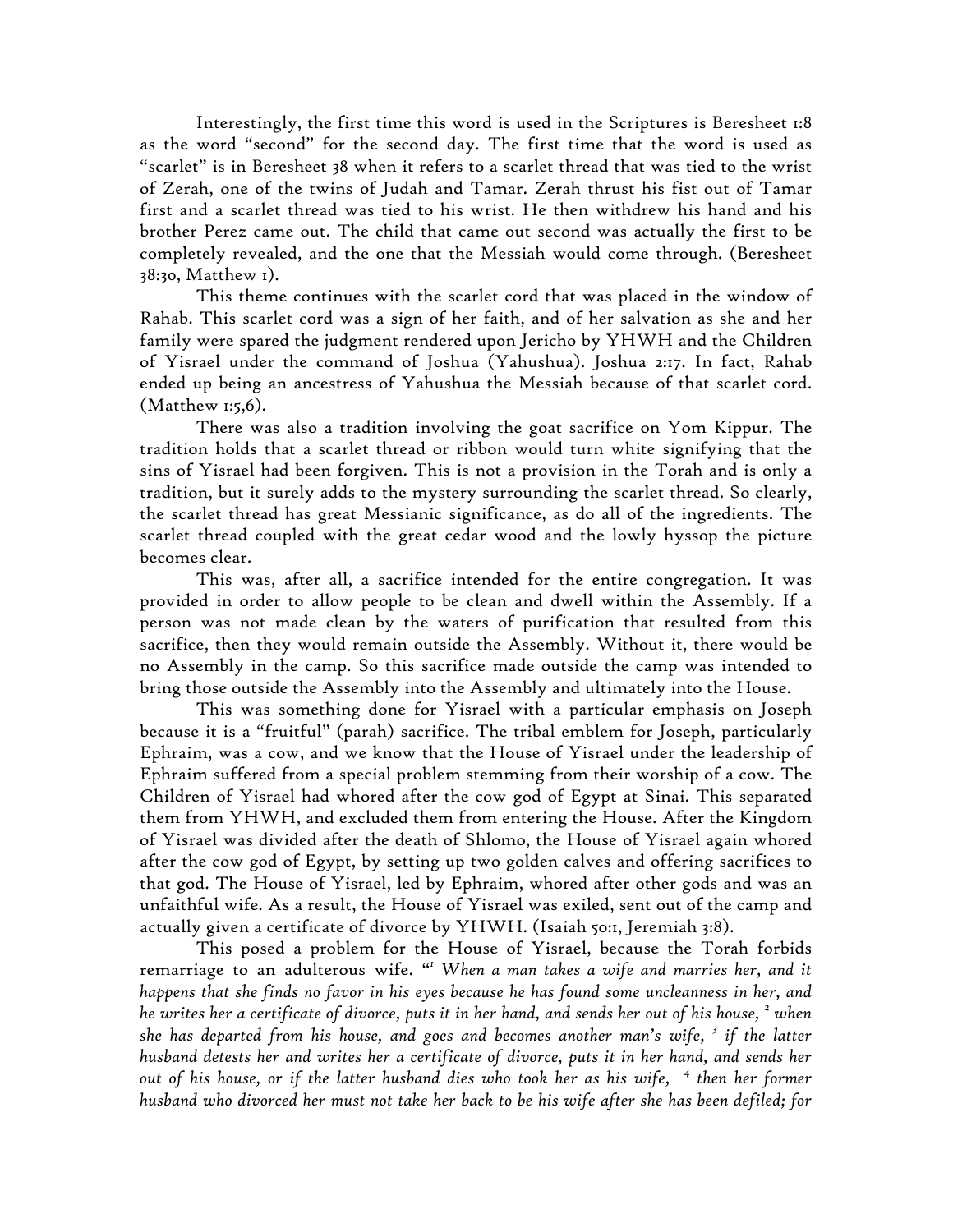*that is an abomination before YHWH, and you shall not bring sin on the land which YHWH your Elohim is giving you as an inheritance.*" Debarim 24:1-4.

So Joseph the fruitful son was outside the camp, but it was prophesied that he would return. This is a reason why Yahushua the Messiah came as the suffering servant, known as the Messiah ben Joseph. One of the reasons for His death was to provide for the return of Joseph. He specifically said that He came for the lost sheep of the House of Yisrael. (Matthew 15:24). He came to prepare the way for the unfaithful bride through His blood.

Of course, this was part of the mystery hidden in the "red heifer" sacrifice. While the bitter waters bring a curse and destroy the fruitfulness of a woman that has defiled herself and behaved unfaithfully (Bemidbar 5), the waters of purification mixed with the ashes of the "red heifer" make one clean. Again, the fact that those waters are called "niddah waters" unmistakably reveals their purpose – to make the unclean, leprous and dead House of Yisrael alive and clean. This is how the dry bones of the House of Yisrael will come back to life, and it has everything to do with resurrection. (Ezekiel 37).

Joseph was the favored son of Yisrael and Rachel. His two children Ephraim and Manasseh were actually adopted by their grandfather Yisrael. They both became sons of Yisrael and the youngest Ephraim was elevated to firstborn status. Thus Ephraim is often referenced as the representative of the Tribe of Joseph and the entire House of Yisrael. With that understanding read the promise of hope given by the prophet Jeremiah.

" *<sup>15</sup> Thus says YHWH: A voice was heard in Ramah, lamentation and bitter weeping, Rachel weeping for her children, refusing to be comforted for her children, because they are no more. <sup>16</sup> Thus says YHWH: Refrain your voice from weeping, and your eyes from tears; for your work shall be rewarded, says YHWH, and they shall come back from the land of the enemy. <sup>17</sup> There is hope in your future, says YHWH, that your children shall come back to their own border. <sup>18</sup> I have surely heard Ephraim bemoaning himself: 'You have chastised me, and I was chastised, as a calf*  $(11\degree)$  unaccustomed to the yoke. Restore *me, and I will return, for You are YHWH Elohi. <sup>19</sup> Surely, after my turning, I repented; and after I was instructed, I struck myself on the thigh; I was ashamed, yes, even humiliated, because I bore the reproach of my youth.' <sup>20</sup> Is Ephraim My dear son? Is he a pleasant child? For though I spoke against him, I earnestly remember him still; therefore My heart yearns for him; I will surely have mercy on him, says YHWH. <sup>21</sup> Set up signposts, make landmarks; set your heart toward the highway, the way in which you went. Turn back, O virgin of Yisrael, turn back to these your cities. <sup>22</sup> How long will you gad about, O you backsliding daughter? For YHWH has created a renewal in the earth - A woman shall encompass a man*." Jeremiah 31:15-22.

So Ephraim the son repents, "*he was chastised as a bullock unaccustomed to the yoke.*" Ephraim is likened to an unyoked calf - "egal" ( $10^{\circ}$ ). This reveals the connection with the "red heifer." A sacrifice was needed to restore the relationship between YHWH and Ephraim. Indeed the House of Yisrael will then be deemed "*a virgin*" when she repents. She returns to a clean state when she has been cleansed from her condition of "niddah." It is then that she can become the Bride. YHWH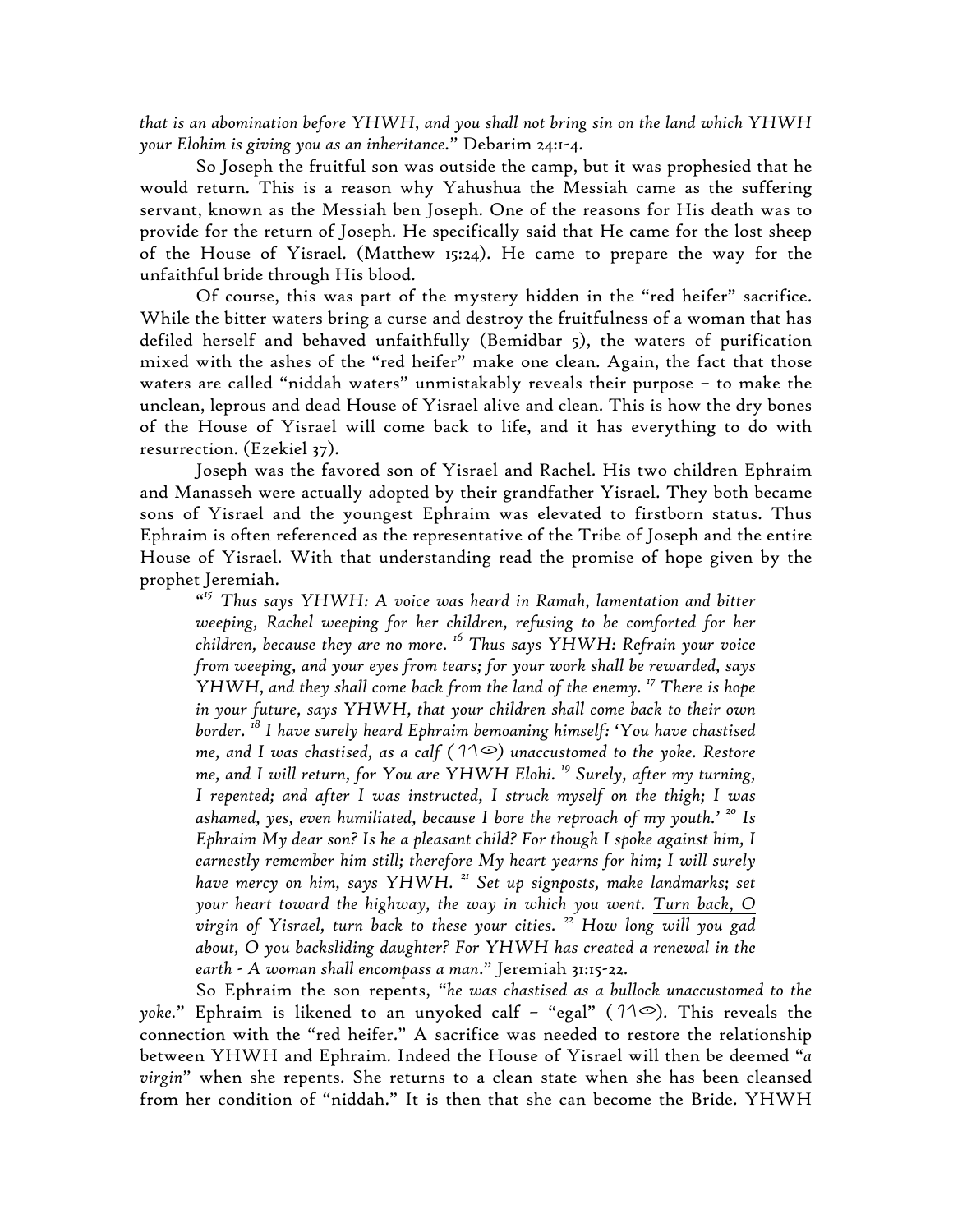would do this through a renewed thing. This is exactly what Joseph needed. Because of the calf of the House of Yisrael, Joseph was outside of the camp. He needed purification and restoration with YHWH. He needed to be cleansed from the taint of death sprinkled with the waters of purification from the sacrifice of the "fruitful man" – the Messiah

Read what the prophet Ezekiel proclaims to the House of Yisrael – Joseph (Ephraim). " *22Therefore say unto the House of Yisrael, Thus saith YHWH Elohim; I do not do this for your sakes, O House of Yisrael, but for My set apart Name's sake, which you have profaned among the heathen, whither you went. <sup>23</sup> And I will sanctify My great Name, which was profaned among the heathen, which you have profaned in the midst of them; and the heathen shall know that I am YHWH, says Master YHWH, when I shall be sanctified in you before their eyes. <sup>24</sup> For I will take you from among the heathen, and gather you out of all countries, and will bring you into your own land. <sup>25</sup> Then will I sprinkle clean water upon you, and you shall be clean: from all your filthiness, and from all your idols, will I cleanse you. <sup>26</sup> A renewed heart also will I give you, and a renewed spirit will I put within you: and I will take away the stony heart out of your flesh, and I will give you a heart of flesh. <sup>27</sup> And I will put My Spirit within you, and cause you to walk in My statutes, and you shall keep My judgments, and do them. <sup>28</sup> And you shall dwell in the Land that I gave to your fathers; and you shall be My people, and I will be your Elohim. <sup>29</sup> I will also save you from all your uncleannesses: and I will call for the corn, and will increase it, and lay no famine upon you. <sup>30</sup> And I will multiply the fruit of the tree, and the increase of the field, that ye shall receive no more reproach of famine among the heathen. <sup>31</sup> Then shall you remember your own evil ways, and your doings that were not good, and shall loathe yourselves in your own sight for your iniquities and for your abominations. <sup>32</sup> Not for your sakes do I this, saith Master YHWH, be it known unto you: be ashamed and confounded for your own ways, O House of Yisrael. <sup>33</sup> Thus saith Master YHWH, In the day that I shall have cleansed you from all your iniquities I will also cause you to dwell in the cities, and the wastes shall be built*." Ezekiel 36:22-33.

As we understand the need for this cleansing sacrifice, many of the mysteries surrounding the process become clear. The House of Yisrael needed this cleansing provision outside the camp, because this is where Joseph is located. The only way to be restored is to be cleansed. So the House of Yisrael will some day be regathered, cleansed and restored back to the Land. The blood of this needed sacrifice was sprinkled toward the door so that, once purified, he can enter the Land and approach the House.

The "red heifer" sacrifice was not presented in the House, because it was not meant for YHWH. It already belonged to YHWH because it originated in His House. It left the House and went outside the camp because it was intended for those who found themselves outside the camp, unable to approach His House.

Any offering for YHWH was made on His Altar. The person offering the sacrifice must be clean, and no one was made unclean by offering the sacrifice. The "red heifer" was unique. It was a perfect, unblemished offering. Everything about the process reveals that the sacrifice itself was clean. It was originally in the House, it was inspected and found to be clean - unblemished. It must have been clean because it could not defile the Tabernacle that was "qadosh" – set apart.

Remember that it is the blood of this sacrifice that is the emphasis – not the color of the animal. By constantly referring to this sacrifice by color (ie. the red cow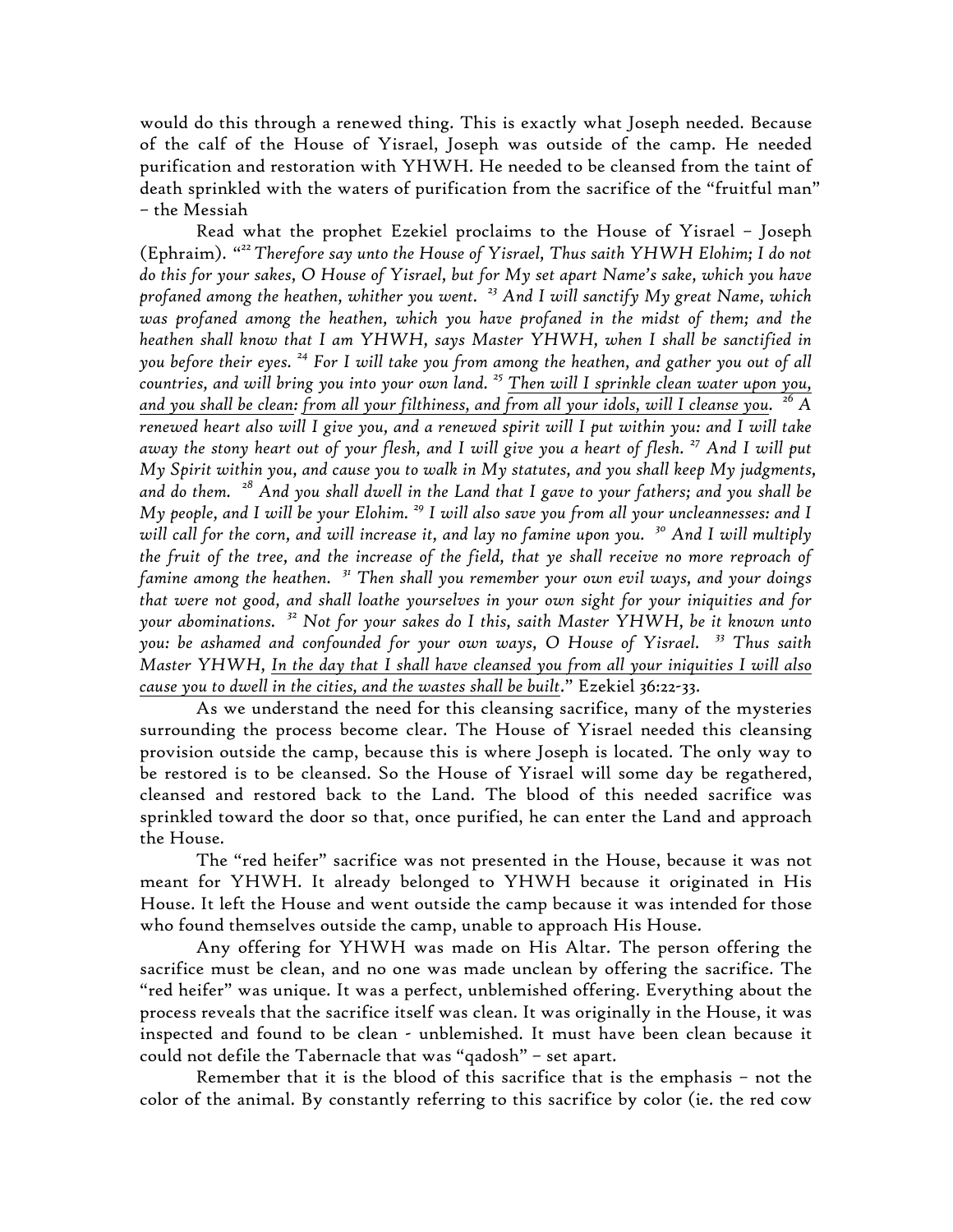or the red heifer) the focus is misplaced. Man was called "adam" because of the blood (dam) that flowed through his veins. Despite the fact that he was blood colored, he was made in the image of YHWH. Some ascribe the color red to sin, and thus imply something negative to the sacrifice. Man was not created as something evil, and the sacrifice was clearly without blemish.

It is the blood that is important. The blood alone leads to the House. The blood burned and mixed with the flesh and other ingredients is what then became the ashes. It is the ashes that then provide the cleansing when mixed with water. The ashes of the sacrifices burned in the Temple service were removed from the altar and kept in a clean place. The ashes of the "red heifer" removed from the Miphkad Altar were collected, stored and mixed with water. The word for ashes is "epher" ( $\sqrt[6]{2}\frac{y}{r}$ ). Those ashes were kept in a clean place outside the camp. Only when mixed with water could a person be purified by the water. Interestingly, in both instances where the ashes are mentioned in the sacrificial process, the word "epher" is preceded by the Aleph Taw  $(\forall \forall)$  - a clear Messianic reference. So the Messiah is connected with those ashes, just as the first Adam came from ashes.

The persons involved in this sacrifice became unclean, which is different from any other sacrifice. Normally, slaughtering an animal would not render a person unclean. The person involved in the "red heifer" sacrifice became unclean. The "red heifer" was to look directly at the High Priest while it was being slaughtered. This was different from other sacrifices where the person making the offering would lay their hands upon the sacrifice, essentially placing their sins upon the animal as a representative of their "nefesh" (soul). The blood and the dead animal would then be processed on the altar. No sins were imparted upon this sacrifice, it died looking at the High Priest and toward the Tabernacle.

It was the blood, after all, that paved the way to the Tabernacle, the House, while the ashes remained outside the camp. That was where the unclean were located. This is a vivid example of the work of the Messiah. He was outside the camp healing the unclean and raising the dead. In one instance of healing we read how He sent the healed leper to the Priests to undergo the ritual set forth in the Torah. This was a rare event and surely should have notified them that the Messiah had come. In those days, many anticipated a Messiah Who would cleanse them from their sins.

The Book of Daniel includes a reference to the "red heifer" sacrifice. In Daniel 12:10, we read that in the last days, "*many shall be purified and made white.*" Of course this is reflected in Revelation which states that Yahushua "*washed us from our sins in His own blood.*" Revelation 1:5. It also described the elect as "*. . . the ones who come out of the great tribulation, and washed their robes and made them white in the blood of the Lamb*." Revelation 7:14. According to 1 John 1:7 "*the blood of Yahushua HaMoshiach His Son cleanses us from all sin*."

So the fruitful Son of YHWH, the firstborn, was made to cleanse from sin. This was specifically the purpose of the waters mixed with the ashes. (Bemidbar 19:9). We know that Yahushua came and died almost 2,000 years ago. He was slaughtered outside the camp, like the "red heifer" in order to purify the people. (Hebrews 13:12). He was rejected by most of the Yahudim and like a lamb led to the slaughter He did not open His mouth, but let them kill Him in accordance to the Prophecies. (Isaiah 53:7).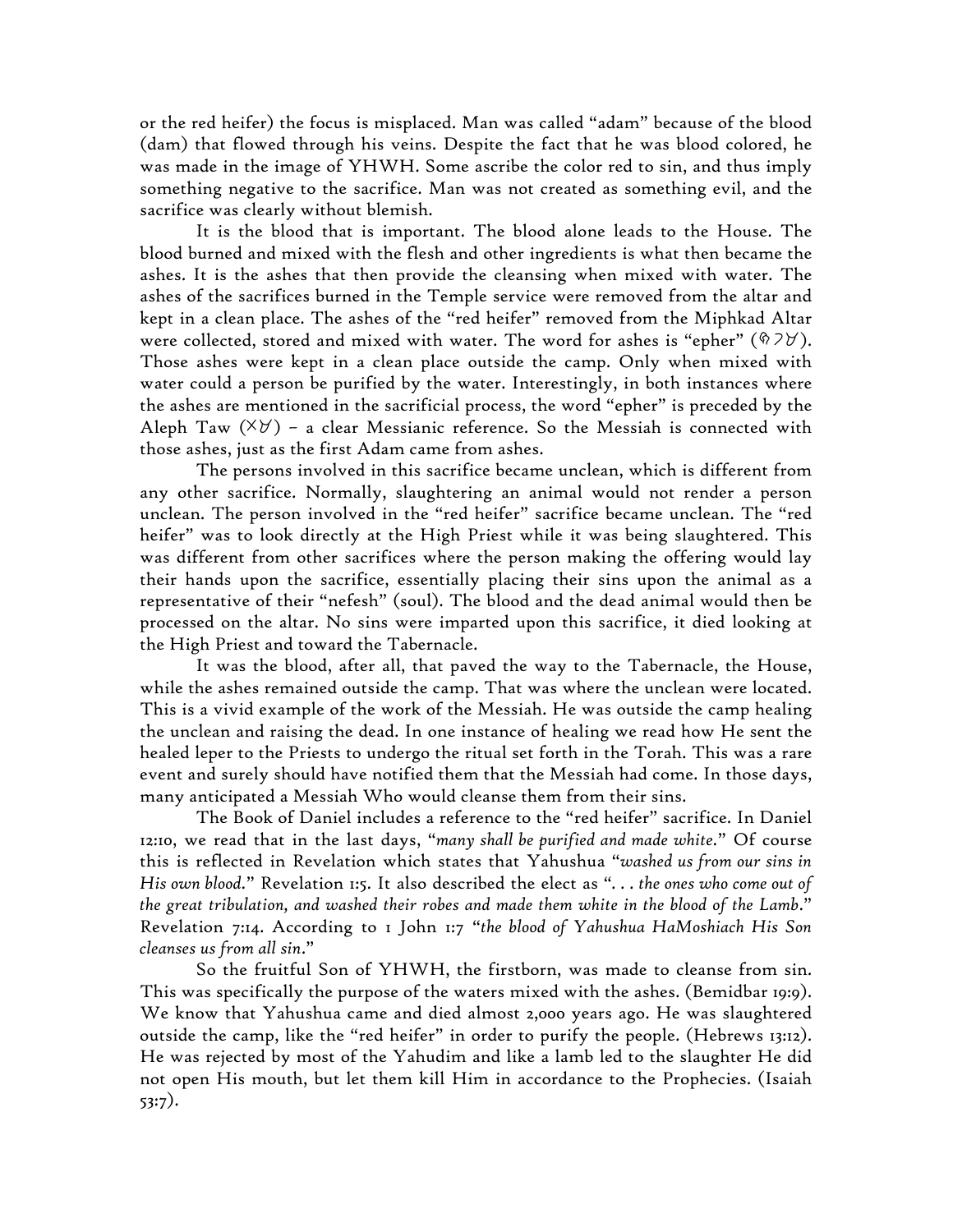Interestingly, this sacrifice only cleanses people in order to get them inside the camp, which represented the Kingdom. There was still the issue of getting into the House. Because of the sin involving another "cow," the golden calf of Sinai, only the Levites were permitted to serve in the House. Only the sons of Aharon were permitted to enter into the Most Holy Place, the Throne Room of YHWH. And that privilege was only on a very limited basis – one time per year on Yom Kippur. The Levites represented the firstborn of Yisrael. The goal was for the firstborn to be in the House, but things were not as YHWH desired.

Adam and Hawah originally dwelled in the Garden of Eden – paradise. Paradise represents living in the House of YHWH. Even during the best of times the Yisraelites could only visit the Courts of the House of YHWH. They were never allowed inside the House. Only the priests were allowed in, but not as inhabitants or guests, only as servants. (see Bemidbar 3, 8 and 18).

So imagine being invited to your father's house for a party – a feast. When you arrive you bring a gift, but you are only permitted to stand in the front yard. The host, your father, will not permit you into his house. This is a bit awkward and is not the sign of a close intimate relationship. In fact, many gauge the depth of a friendship on how often you have been inside the person's house.

This was all Yisrael's doing. They created the rift through their actions. They profaned their vows and caused the separation. YHWH still let them visit with Him but He could not and would not let them into His House in their condition. Again, the High Priest could only enter into the Most Holy Place once a year, and only in a thick cloud of incense to cover him. In other words, Yisrael could not be in the presence of a perfect set apart Elohim and live. They had to be separated for their own good. Thankfully, Yahushua, the firstborn of YHWH and the High Priest according to the Order of Melchizedek, has unfettered access to the House. He willingly came out of the House, like the "red heifer," to make a way for us to enter into an intimate relationship with YHWH. Therefore, we should desire to join with the Messiah and make Him our High Priest.

As we walk the Covenant path demonstrated through Abram we begin to see the path of Yahushua the High Priest. It was the path of blood that Messiah, as the smoke and fire, traversed. This was also the path that the blood of the Messiah would provide as we find our way back to the House. The types of animals included in the Covenant made with Abram reveal the steps in the path, and they are mirrored in the patterns provided in the Temple service. (Beresheet 15).

The path begins with an uncircumcised individual outside of the Covenant. We then begin the bloody path with the blood of the heifer, the "eglah" ( $\forall \land \circ$ ), the first of the cuttings of the Covenant. The blood of the "red heifer" permits us into the camp, and the seven sprinklings lead us to the house. The next slaughtering in the path of the blood Covenant was the goat described as an "az" ( $\approx$ ). We saw the goat at Yom Kippur that provides atonement for sin. (Vayiqra 16). So once we are made clean and allowed to enter the camp, we receive atonement by the blood of the goat.

Next is the blood of a ram, described as an "ayil" ( $\forall \forall$ ). The ram ( $\forall \forall$ ) was later provided to Abraham, during the "Akeda" in the mountains of MoriYah, revealing that the only Son of YHWH would be offered up as the sacrifice of the Covenant. (Beresheet 22). This was the Lamb of Elohim, the "seh" ( $\forall w$ ), offered at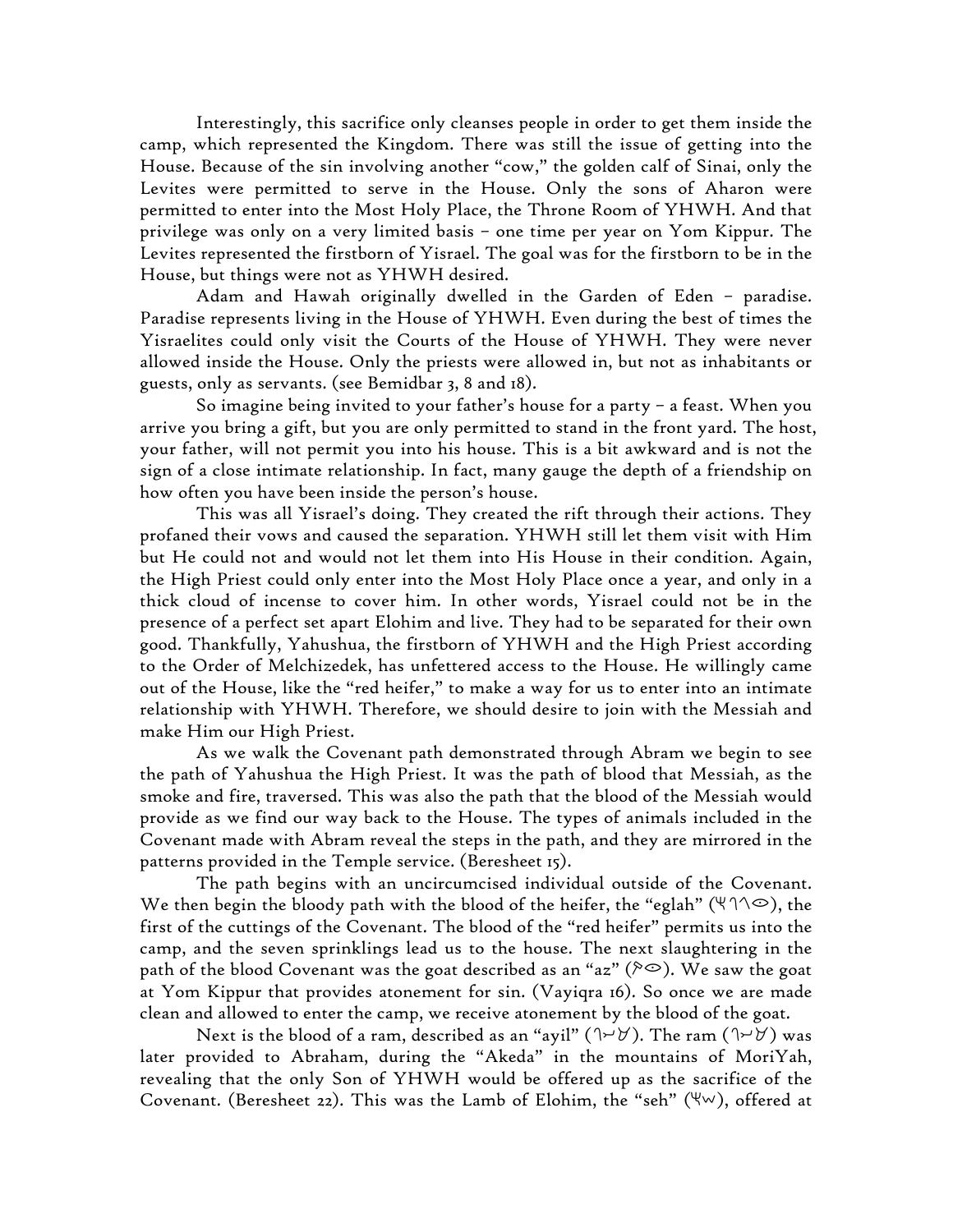Passover to redeem the firstborn so that they could live in the House. When the firstborn are finally redeemed by the blood of the Lamb they are adopted into the family of YHWH.

At that point, once in the House, we approach the final slaughterings - the two birds which totaled 4 wings, representing the cherubim that cover the mercy seat in the Most Set Apart Place. (Shemot 25:18).

So the Covenant made with Abram vividly reveals the path to the throne. The heifer cleanses allowing entrance into the Kingdom, the goat atones allowing us to stay in the Kingdom and the ram represents the Lamb of Elohim redeeming the firstborn, adopting them into His family so that they can dwell in His House. Those who follow the path of blood, following the fire and the smoke, may enter the Throne Room. The blood of Yahushua fulfilled the patterns provided through all of these slaughterings, and it was His blood that leads us back to Eden, to His Throne in the New Jerusalem.

According to Jewish tradition, around the time that Yahushua began teaching the scarlet thread tied to the door of the Temple on Yom Kippur failed to turn white. The scarlet thread turning white was thought to be a good sign according to Isaiah 1:18: "*Come now, and let us reason together says YHWH, Though your sins are like scarlet, they shall be as white as snow; though they are red like crimson, they shall be as wool.*" For forty years prior to the destruction of the Temple in 70 CE, the scarlet thread did not turn white. This was seen as a sign that the sins of Yisrael were not forgiven.<sup>4</sup>

It was indeed an ominous sign, among many others, pointing to the fact that the Yahudim needed to repent. Likely the most profound sign of all involved the attempted "red heifer" sacrifice immediately prior to the destruction of the Temple. Prior to that time, there had been 9 recorded "red heifer" sacrifices. There was only one up until the time of the Babylonian exile. There were 8 others from the time that Zerrubabel's Temple was dedicated until the destruction of the Herodian Temple by the Romans in 70  $CE.^5$ 

According to the ancient historian Josephus, during the Feast of Unleavened Bread, knowing that they were doomed and with a desire to obtain ashes for the cleansing of a future temple, the High Priest began preparations for the slaughter of the 10<sup>th</sup> Red Heifer. "[A]s she was led by the high priest to be sacrificed, [she] brought forth a lamb in the midst of the temple."<sup>6</sup> Imagine that! After being inspected, and on the way to the slaughter, the "red heifer" gave birth to a lamb. The point was clear – they already had the 10<sup>th</sup> Red Heifer. Yahushua The Messiah - The Lamb of Elohim. Jews today are looking for a red heifer when they should be looking at the Lamb.

We have examined the Hebrew words and found deep meaning from those words. We have briefly mentioned the numeric value of Hebrew words. There is incredible value in exploring the numeric value of words, because we can find deeper meaning and relationships behind those words. This is especially important when we are looking at mysteries in the Scriptures.

The numeric value of the word "parah" is 285. The first word in the Scriptures that has the value 285 is "the city" – ha'iyr ( $\Diamond \rightarrow \Diamond \forall$ ) found in Beresheet 4:17. So when we look at this number we have a "fruitful city" or a "city of firstfruits." We saw this represented by the fact that the Levites belonged to YHWH. They were given to YHWH in place of all of the firstborn of Yisrael. So it was the firstfruits of Yisrael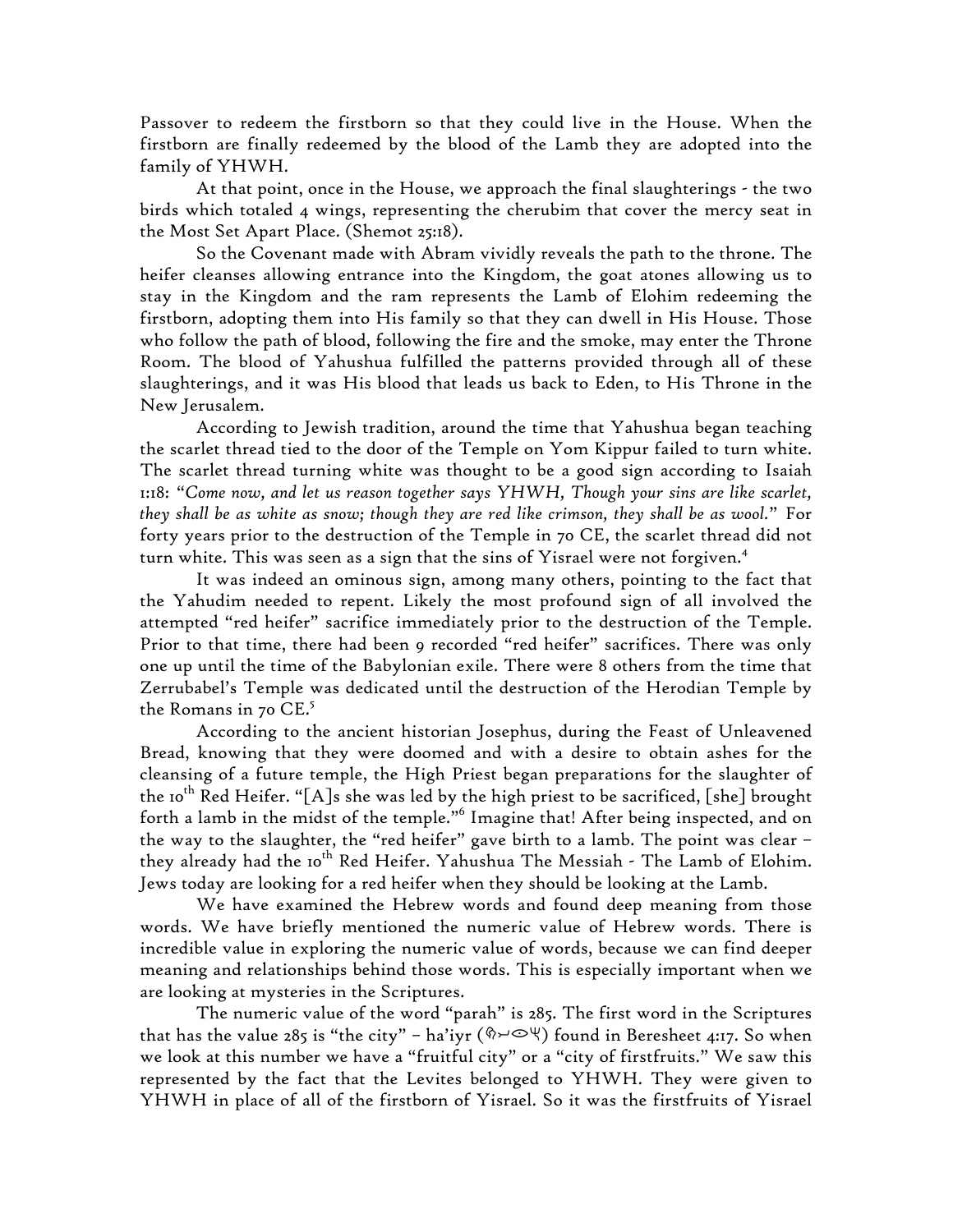that filled the House of YHWH. Interestingly, a Levite would cease his work in the Tabernacle at the age of 50. (Bemidbar 8).

By no coincidence both "adamah," (ground) and "ha'adam" (the man) share the same value of 50. This number is unmistakably connected with the Jubilee, a time when Land and people are restored. The number 50 is also connected with the harvest season. The Torah provides for a 50 day count known as the counting of the Omer. The Omer count encompasses the annual grain harvest. It connects the barley and the wheat harvest. It begins at the House of YHWH with the resheet – the first barley offering, and it concludes at the House of YHWH with the offering of the bikkurim – the firstfruits from all throughout Land. This entire 50 day period is about the harvest and firstfruits.

So this gematria study of the "parah adamah" tells a story that: "The Land and man restored through the blood of Messiah to a fruitful city filled with the firstfruits of the harvest at the Jubilee."

We know that Yahushua the Messiah was hung on a tree outside the gate – outside the camp. (Hebrews 13:12). There is a strong indication that He was hung on the Mount of Olives at the same site as the Miphkad Altar. <sup>7</sup> He would have been facing the Temple looking to the west, just as was done by the "red heifer." We can surmise this due to the account in the Gospel of Mark that provides: " *<sup>37</sup> And Yahushua cried out with a loud voice, and breathed His last. <sup>38</sup> Then the veil of the temple was torn in two from top to bottom. <sup>39</sup> So when the centurion, who stood opposite Him, saw that He cried out like this and breathed His last, he said, 'Truly this Man was the Son of Elohim!'*" Mark 15:37-39. (see also Luke 23:47 and Matthew 27:54). There is an implication that the centurion saw all of these events occurring at the same time which led him to conclude that Yahushua was the Son of Elohim. The only place this would be possible, outside the camp, would be directly across from the Temple on the Mount of Olives near the Miphkad Altar.

As a result of all of this we see that the "red heifer" sacrifice is about the restoration of Creation. The "red heifer" points us to Joseph and represents the Messiah Who came out of the House and outside the camp to shed His blood. That blood was sprinkled toward the door of the House. It points to the Covenant path that connects the sacrifice with the House. This is the Covenant journey represented through the life of Abraham. Further, this very sacrifice is critical to cleansing people so that they can enter the Kingdom and proceed to the House. It cleanses from death, disease, sickness and sin. Indeed, without this sacrifice the House cannot be filled. The function of this sacrifice, and the deep meaning hidden within the commandment, clearly point to the Messiah as the means to purification and entrance into the House.

It is possible that King Shlomo did not perceive the purpose of the "red heifer," because he died before the Kingdom of Yisrael was divided and Joseph fell into idolatry. Interestingly, that division was directly related to his own idolatry. (1 Kings 11:11). That idolatry continued to infect the House of Yahudah until the Temple was first destroyed by the Babylonians, and finally by the Romans in 70 AD. Both the House of Yisrael and the House of Yahudah were guilty of idolatry, and both were exiled from the Land. So what appeared to be a sacrifice uniquely related to Joseph ultimately revealed a needed Messianic sacrifice for all of Yisrael.